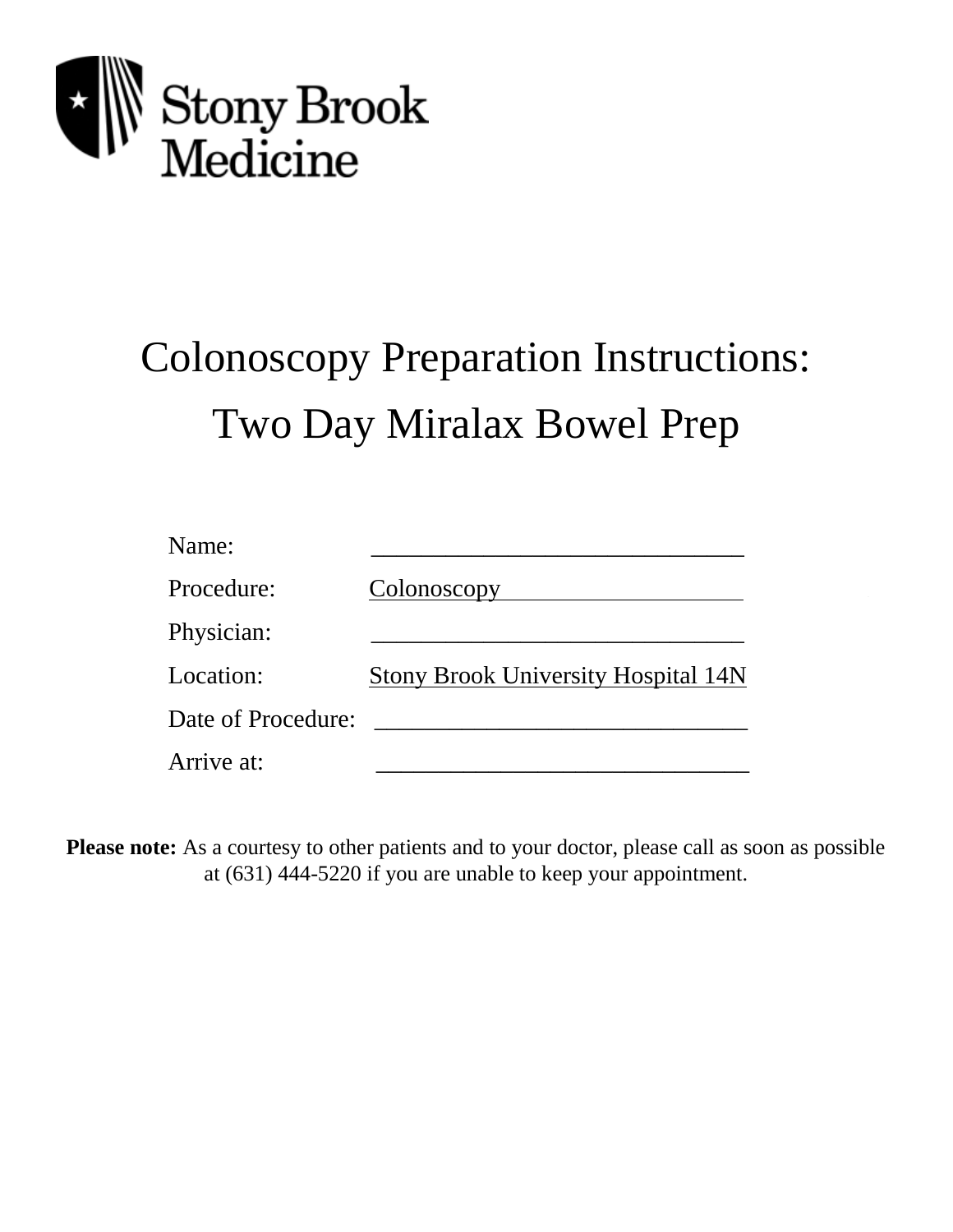

Colonoscopy is a routine, safe, pain-free procedure used to examine the colon (large intestine). In order for your doctor to get the best examination possible, your bowel will need to be cleaned out; any stool remaining in the colon can hide lesions and may result in the need to repeat the colonoscopy.

## **AS SOON AS POSSIBLE**

- 1. Make arrangements for a responsible adult to accompany you when leaving the procedure, even if you taking public transportation. **Your procedure may be canceled if we cannot confirm your transportation on the day of the procedure. Taxi and Uber**® **drivers are not acceptable.**
- 2. If you take any medications that increase your risk of bleeding, you must ask the prescribing doctor when to stop taking the medication before the procedure. The most common of these medications include but are not limited to:
	- Warfarin (Coumadin®)
	- Clopidogrel (Plavix®)
	- Ticagrelor (Brilinta®)
	- Effient (Prasugrel®)
	- Rivaroxaban (Xarelto®)
	- Apixaban (Eliquis®)
	- Dabigatran (Pradaxa®)
	- Enoxaparin (Lovenox®)

#### **You may continue taking aspirin unless otherwise instructed**

- 3. For patients with diabetes
	- Stop metformin containing medications 24 hours before procedure
	- Hold all non-insulin medications the morning of the procedure
	- Contact your diabetes doctor to help adjust your dose of insulin dose during and after the bowel preparation
	- If you use an insulin pump, a **written letter** from your endocrinologist giving clear instructions on adjustments for basal rate before and during the procedure will be required.
	- If you use oral diabetes medications, do not take these medications on the morning of your procedure
- 4. If you have a pacemaker or defibrillator, please make sure your doctor is aware and bring the device card with you to your procedure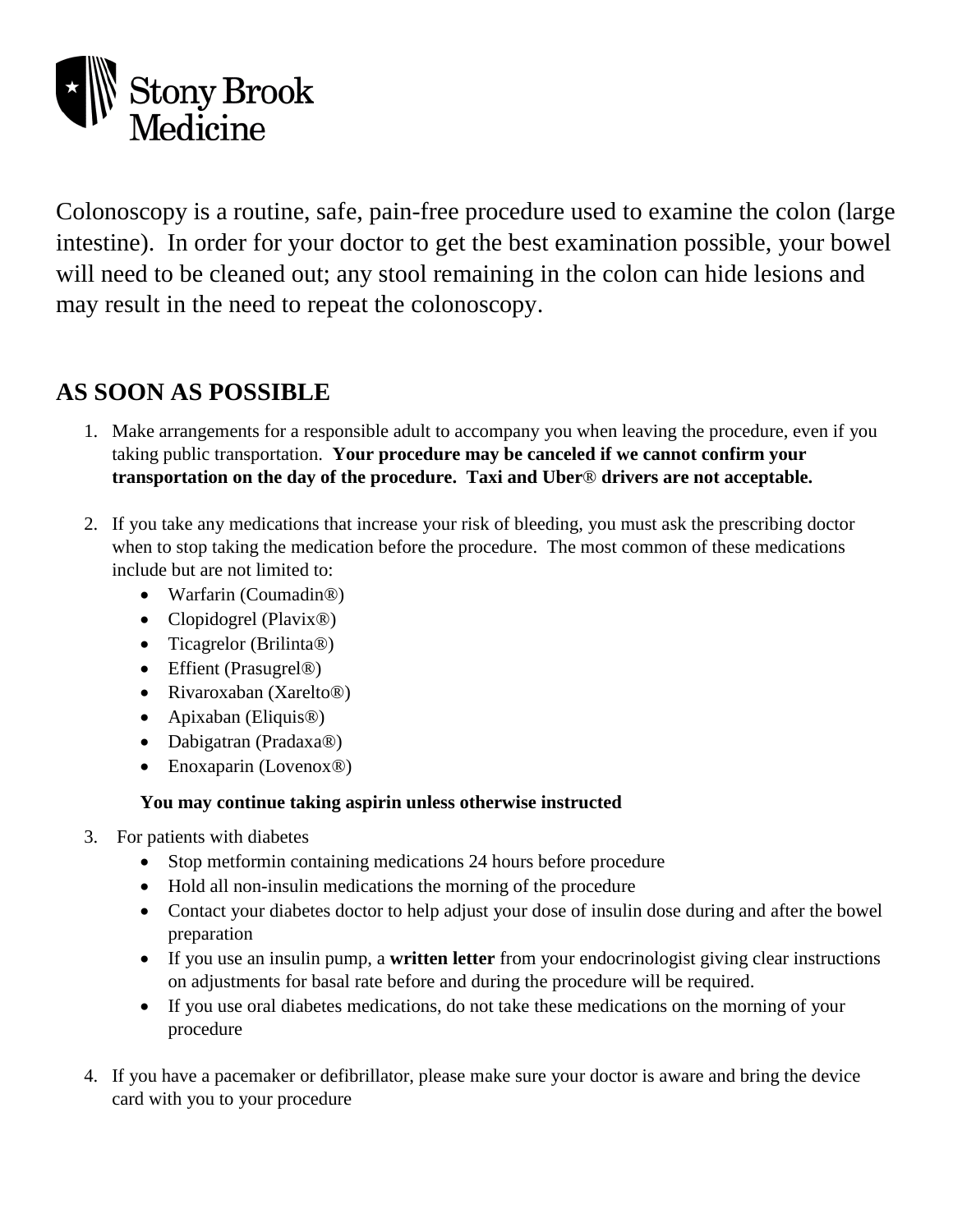

#### **5 DAYS PRIOR TO COLONOSCOPY**

- Buy one 238g bottle of Miralax®, one 119g bottle of Miralax®, 2 bottles of Magnesium Citrate, 4 Dulcolax tablets (5mg each), and 2 fleet enemas. Also purchase 64 ounces of your favorite clear liquid (see list below)
- Go to www.miralax.com/coupons-and-offers for a savings coupon or you can buy store brand equivalent of Miralax
- Stop taking any iron supplements, herbal medications, or fish oil
- Take Miralax® 1 capful dissolved in water, juice or coffee once a day until day before colonoscopy
- Avoid eating any nuts or seeds including poppy seeds, sesame seeds and sunflower seeds, any fruits or vegetables with seeds, or corn.
- Call the Admitting Office at (631) 444-1870 and provide your insurance information

### **2 DAYS PRIOR TO COLONOSCOPY**

- Confirm your transportation for the day of your procedure. Please call if you need to reschedule your procedure
- **Do not eat any solid or soft food. Drink plenty of clear liquids (able to be seen through when poured into a glass) throughout the day to prevent dehydration from the bowel preparation**. Do not drink alcohol.

Examples of clear liquids include:

- $\checkmark$  Water
- $\checkmark$  Clear juices without pulp (apple or white grape juice)
- $\checkmark$  Clear soup broth or bouillon
- Tea or coffee
- $\checkmark$  Gatorade®, Powerade® or similar sports drink (no red or purple)
- $\checkmark$  Ginger-ale or Lemon-lime soda (7-Up® or Sprite®)
- $\checkmark$  Jell-O<sup>®</sup> (no red or purple)
- $\checkmark$  Popsicles (no red or purple)
- **At 5PM, drink one 10oz bottle of Magnesium citrate followed by 3 glasses of water**
- **At 10PM, drink the second bottle of Magnesium Citrate followed by another 3 glasses of water.**

#### **1 DAY BEFORE YOUR COLONOSCOPY**

- Continue the same liquid diet your took the day prior
- Mix the large bottle of Miralax into a pitcher with 64oz of clear liquid, shake until mixed well and place in refrigerator.
- **At 4PM,** take the 4 Dulcolax tablets with water
- **At 6PM,** drink half of the prepared pitcher (32oz) over 1-2 hours
	- $\triangleright$  It is normal to feel full and bloated during the prep
	- $\triangleright$  If you experience vomiting, stop taking the prep, wait 30 minutes and then restart and drink it slowly. If you vomit again, call our office (631) 444-5220
- Continue to drink clear liquids throughout the evening